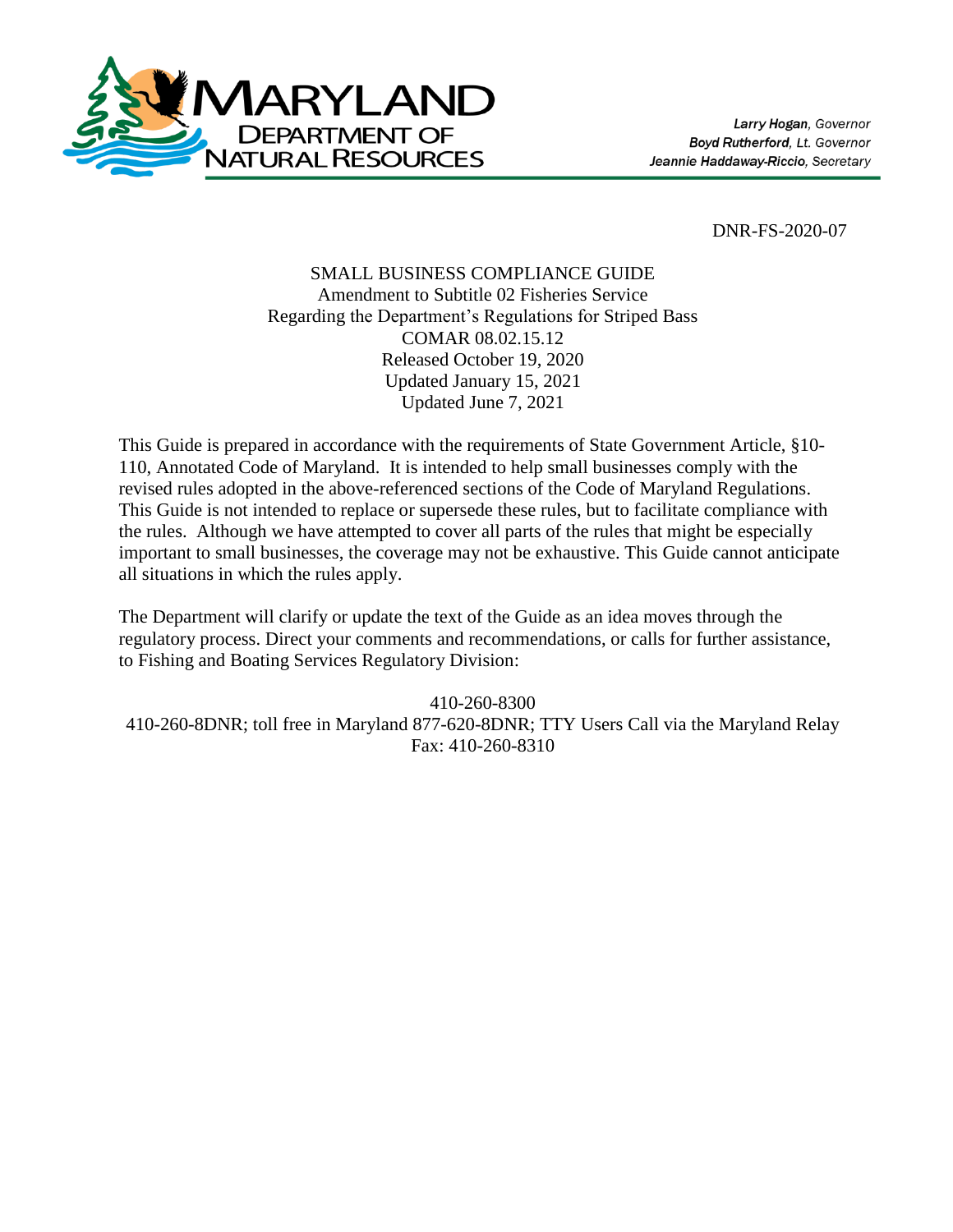# **I. SUMMARY & FAQs**

### **What was proposed?**

The department proposed:

1) A recreational in-season closure period from July 16 through and including July 31; and

2) Creating a definition for target.

The department adopted regulations to implement reductions required by the Atlantic States Marine Fisheries Commission (ASMFC) earlier this year, however the in-season closure period for the recreational fishery was only for the year 2020 and needs to be updated for the future.

During a closure period, anglers would not be allowed to target striped bass. Target means to catch or attempt to catch striped bass or striped bass hybrids. Anglers would still be allowed to fish for other species, but all efforts must be made to avoid interacting with striped bass during the closure period. If the season is closed, you may not land striped bass in Maryland, regardless of where they were caught.

## **Why is this change necessary?**

The 2018 benchmark stock assessment for striped bass indicated the striped bass stock is overfished and experiencing overfishing. Based on these findings, the Atlantic States Marine Fisheries Commission (ASMFC) determined that conservation measures are needed. Addendum VI to Amendment 6 to the Atlantic States Marine Fisheries Commission Interstate Fishery Management Plan for Atlantic Striped Bass (Addendum) was finalized by ASMFC in October of 2019. The conservation goal set by ASMFC is to reduce the total number of striped bass that are killed by fishing activities. This means reducing the number of fish that are harvested and the number of fish that die after being caught and returned to the water, known as dead discards.

The department adopted regulations to implement reductions required by the Addendum, however the in-season closure period for the recreational fishery was only for the year 2020 and needs to be updated for the future.

A closure period is needed to reduce dead discards during the summer when water quality conditions in the Chesapeake Bay increase this mortality. Striped bass require cool, well oxygenated water to thrive. During the summer months, as water temperatures increase and oxygen conditions worsen, striped bass become more stressed. With peak Bay water temperatures occurring in mid to late July, the amount of cool, oxygenated striped bass habitat is at its lowest point. Over the last ten years (2010-2019), Bay water conditions in Maryland have been especially poor during the months of July and August. Stressful conditions have worsened in recent years with both hotter than average water temperatures and worse than average oxygen conditions occurring over 55% of the time in July and 45% of the time in August.

The definition of target is not currently in regulation. The regulation states what is prohibited during the closure. Since the common terminology is target, it would be clearer if a definition is created in regulation.